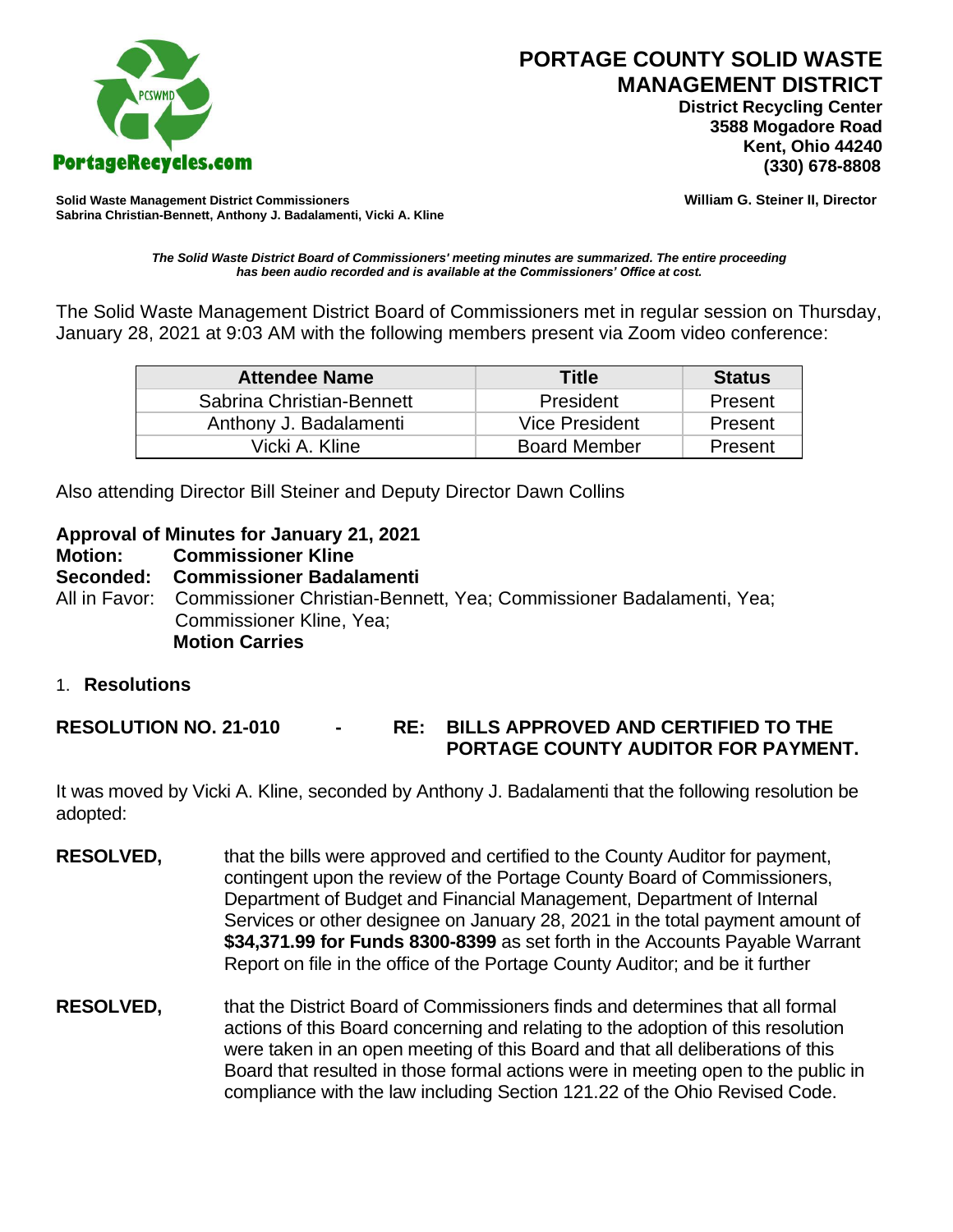Roll call vote as follows:

Vicki A. Kline, Yea; Sabrina Christian-Bennett, Yea; Anthony J. Badalamenti, Yea;

# **RESOLUTION NO. 21-011**

This resolution was omitted. No Journal Vouchers submitted. This is for numbering purposes only.

## **RESOLUTION NO. 21-012 - RE: ACCEPTANCE OF THEN AND NOW CERTIFICATIONS FOR PAYMENT.**

It was moved by Vicki A. Kline, seconded by Anthony J. Badalamenti that the following resolution be adopted:

- **WHEREAS,** Ohio Revised Code Section 5705.41 (D)(1) authorizes the expenditure of moneys, provided a certificate of the County Auditor is supplied stating that there was at the time of the making of such contract or order and at the time of the execution of such certificate a sufficient sum appropriated for the purpose of such contract and in the treasury or in process of collection to the credit of an appropriate fund free from any previous encumbrances (Then and Now Certification), and
- **WHEREAS,** the Then and Now Certification is recommended by the State Auditor's Office, the Portage County Auditor's Office, and the Portage County Prosecutor's Office, and
- **WHEREAS,** a listing of expenditures has been certified by the County Auditor according to Ohio Revised Code section 5705.41 (D)(1); now therefore be it
- **RESOLVED,** that the expenditures listed herein are properly certified by the County Auditor in the amount of **\$28,668.38** dated **January 28, 2021** shall be paid; and be it further
- **RESOLVED,** that the District Board of Commissioners finds and determines that all formal actions of this Board concerning and relating to the adoption of this resolution were taken in an open meeting of this Board and that all deliberations of this Board that resulted in those formal actions were in meeting open to the public in compliance with the law including Section 121.22 of the Ohio Revised Code.

Roll call vote as follows:

Vicki A. Kline, Yea; Sabrina Christian-Bennett, Yea; Anthony J. Badalamenti, Yea;

1. Declaration of transfer of one 2015 Ford Explorer Police Cruiser from the Portage County Solid Waste Management District to the Portage County sheriff's Department./Resolution No. 21-013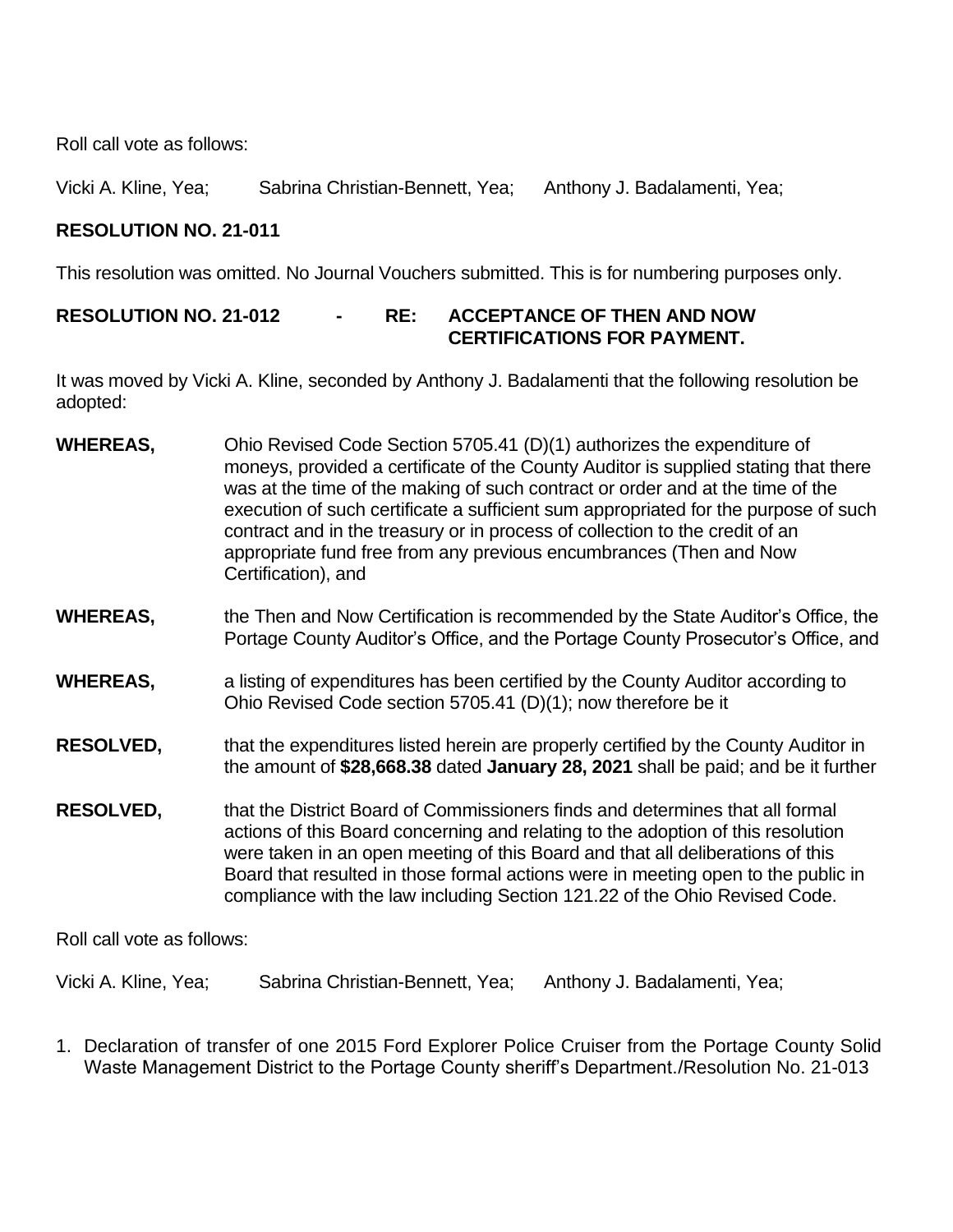• Director Steiner indicated that since they no longer have the Environmental Compliance Officer position, they are transferring the vehicle back to the Sheriff's Department.

#### **RESOLUTION No. 21-013 - RE: DECLARATION OF TRANSFER OF ONE 2015 FORD EXPLORER POLICE CRUISER FROM THE PORTAGE COUNTY SOLID WASTE MANAGEMENT DISTRICT TO THE PORTAGE COUNTY SHERIFF'S OFFICE.**

It was moved by Vicki A. Kline, seconded by Anthony J. Badalamenti that the following Resolution be adopted:

- **WHEREAS,** on April 16, 2015 the Portage County Solid Waste Management District Board of Commissioners passed resolution 15-056 authorizing the Portage County Solid Waste Management District to enter into an agreement with the Portage County Sheriff's Department for the creation of an Environmental Compliance Officer position; and
- **WHEREAS,** as part of the agreement, the Portage County Solid Waste Management District Board of Commissioners agreed to purchase a cruiser for this position, and
- **WHEREAS,** the Portage County Solid Waste Management District did purchase a 2015 Ford Explorer VIN #1FM5K8AR8FGB51515, and
- **WHEREAS**, the Portage County Solid Waste Management District does not have the budget to continue the Environmental Compliance Officer position, therefore be it
- **RESOLVED,** that the District Board of Commissioners does hereby authorize the permanent transfer of the 2015 Ford Explorer VIN #1FM5K8AR8FGB51515 from the Portage County Solid Waste Management District Director to the Portage Sheriff's Department.; and be it further
- **RESOLVED,** that the Board of Portage County Commissioners finds and determines that all formal actions of this Board concerning and relating to the adoption of this resolution were taken in an open meeting of this Board and that all deliberations of this Board that resulted in those formal actions were in meetings open to the public in compliance with the law including Section 121.22 of the Ohio Revised Code.

Roll call vote as follows:

Anthony J. Badalamenti, Yea; Vicki A. Kline, Yea; Sabrina Christian-Bennett, Yea;

- 2. Declaration of Transfer of two cameras from the Portage County Solid Waste Management District to the Nelson Township Trustees./Resolution No. 21-014
	- Director Steiner said these cameras were used for the Environmental Compliance Officer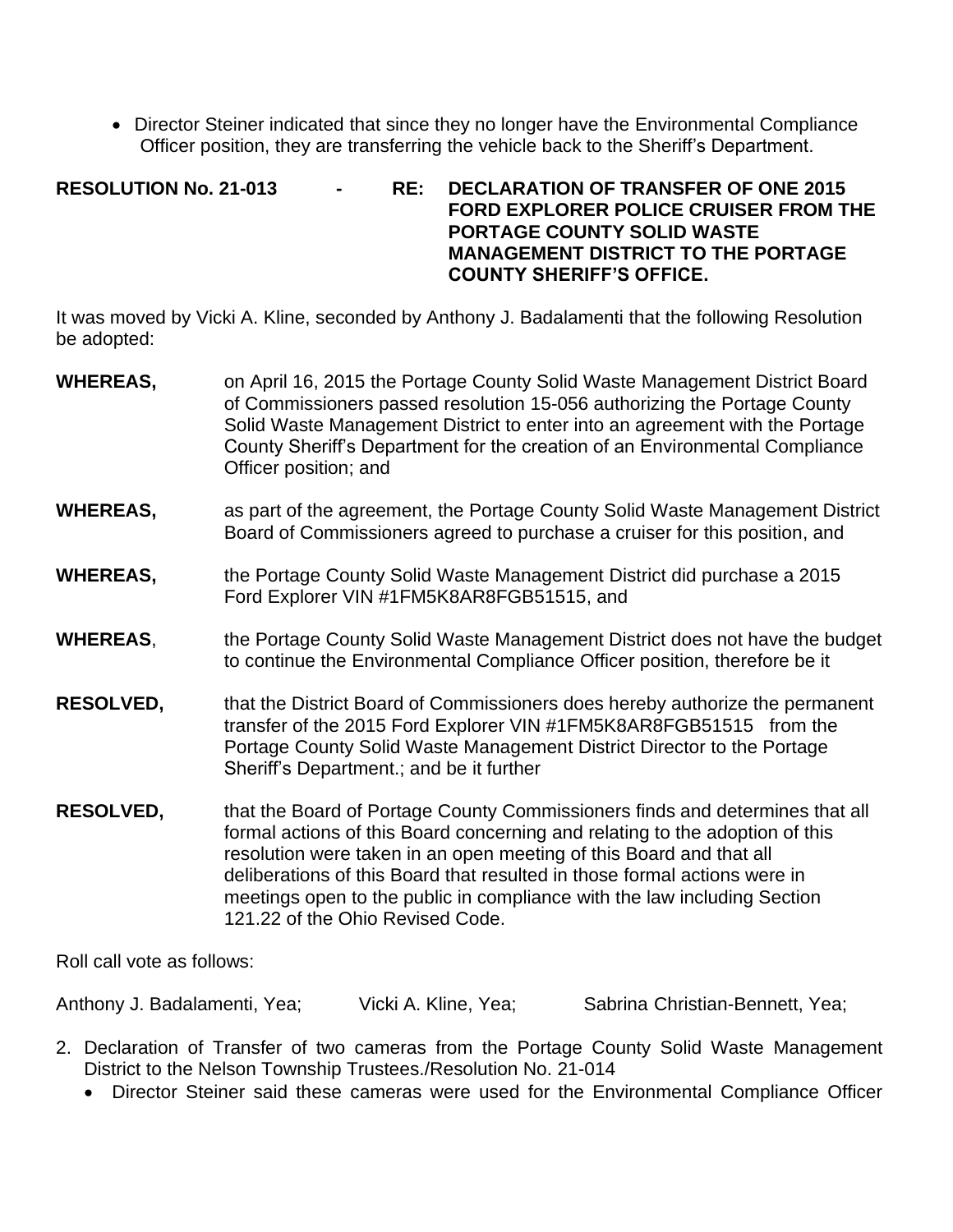and we will no longer need them.

## **RESOLUTION No. 21-014 - RE: DECLARATION OF TRANSFER OF TWO CAMERAS FROM THE PORTAGE COUNTY SOLID WASTE MANAGEMENT DISTRICT TO THE NELSON TOWNSHIP TRUSTEES.**

It was moved by Vicki A. Kline, seconded by Anthony J. Badalamenti that the following Resolution be adopted:

- **WHEREAS,** on November 12, 2020 the Portage County Solid Waste Management District Board of Commissioners passed resolution 20-164 authorizing the Portage County Solid Waste Management District to accept the donation of two cameras from the Nelson Township Trustees for use by the Environmental Compliance Officer to investigate illegal dumping: and
- **WHEREAS,** because of budgetary issues at the Portage County Solid Waste Management District in fiscal year 2021. The Environmental Compliance Officer position will not be funded, and therefore be it
- **RESOLVED,** that the District Board of Commissioners does hereby transfer of the two cameras from the Portage County Solid Waste Management District to the Nelson Township Trustees; and be it further
- **RESOLVED,** that the Board of Portage County Commissioners finds and determines that all formal actions of this Board concerning and relating to the adoption of this resolution were taken in an open meeting of this Board and that all deliberations of this Board that resulted in those formal actions were in meetings open to the public in compliance with the law including Section 121.22 of the Ohio Revised Code.

Roll call vote as follows:

Anthony J. Badalamenti, Yea; Vicki A. Kline, Yea; Sabrina Christian-Bennett, Yea;

## 2. **Discussion**

- 1. Letters to the Communities and Commercial accounts
	- Director Steiner presented letters to the Commissioners' to review and ask that they let him, or Ms. Collins know if there are changes.
- 2. Designation Process
	- Director Steiner indicated that is this a 6-9 month process. This would give them the right to go into a landfill or transfer station with notice. Director Steiner will prepare a resolution for Board of Commissioners approval.